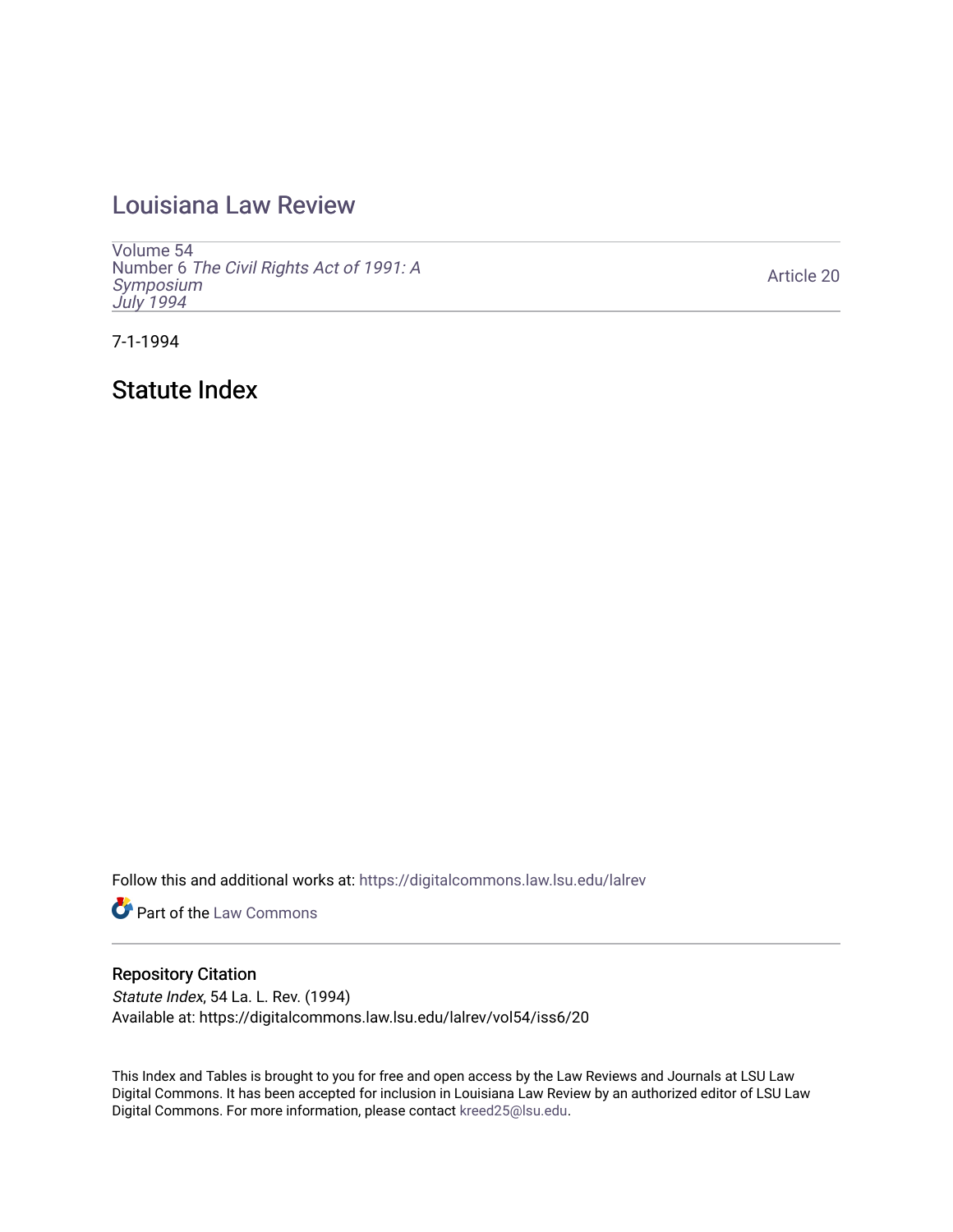## Statute Index Volume 54

**UNITED STATES CONSTITUTION**  Preamble, Vol. 54, **p. 338**  Article I, § **5,** clause 2, Vol. 54, **p. 1568**  § **6,** clause **1,** Vol. 54, **pp. 1574, 1589**  § **8,** clause **3,** Vol. 54, **p. 852**  § **8.** clause **18,** Vol. 54, **p. 852**  Article III, § 2, Vol. 54, **p.** 407 § 2, clause **1,** Vol. 54, **p. 852**  Article IV, § **1.** Vol. 54, **p. 852**  First Amendment, Vol. 54, **pp. 306-7, 309,**  311, 313-14, 316, 320-24, 326-30, 332, 336 Fourth Amendment, Vol. 54, **pp.** 1733-34, 1736-38, **1741**  Fifth Amendment, Vol. 54, **pp. 308,** 1481 Sixth Amendment, Vol. **54, p. 177**  Seventh Amendment, Vol. 54, **p. 997**  Eighth Amendment, Vol. 54, **p. 308**  Fourteenth Amendment, Vol. 54, **pp.** 312, 321, 333, 667, 1369, **1370,** 1491

**ARTICLES OF CONFEDERATION**  Article IV, Vol. **54, p.** 300

### **UNITED STATES CODE**  2 U.S.C.

§ 601, Vol. 54, **p.** 1562 § 601(a)(2)(c), Vol. 54, p. 1563 § 601(b), Vol. 54, p. 1563 § 1202, Vol. 54, **p.** 1564 § 1203, Vol. 54, p. 1565 § 1203(b), Vol. 54. p. 1565 § 1204, Vol. 54, p. 1565 § 1205, Vol. 54, p. 1565 § 1206, Vol. 54, p. 1565 § 1207, Vol. 54, p. 1565 § 1208, Vol. 54, p. 1565 § 1209(c), Vol. 54, p. 1566 § 1214, Vol. 54, p. 1565 § 1215, Vol. 54, p. 1565 § 1219, Vol. *54,* **p.** 1595 § 1220, Vol. 54, pp. 1567, 1591 § 1220(b), Vol. 54, p. 1567 § 1220(c), Vol. 54, **p.** 1567 § 1220(d), Vol. 54, p. 1567 § 1224, Vol. 54, p. 1568 5 **U.S.C.,**  Generally, Vol. 54, **p. 1577** 

**FEDERAL 1 561-570,** Vol. 54, **p.** 1556 **§ 571-583,** Vol. 54, **pp.** 1534, 1555 **\* 706, Vol. 54, p.** 1567 **§** 1202, Vol. 54, **p. 1567**  § 7703(c), Vol. 54. **p. 1567 7 U.S.C., § 6(b),** Vol. 54, **p.** 412 **§ 13(b),** Vol. 54, **p.** 412 **9 U.S.C., § 1-15,** Vol. 54, **p.** 1543 **§1.** Vol. **54, p.** 1545 **12.** Vol. 54. **p.** 1543 § 3-4, Vol. 54, **p.** 1543 **11 U.S.C.** Rule **7004(d).** Vol. 54, **p.** 407 15 **U.S.C., § 1-7.** Vol. 54, **p.** 1543 § **15(b),** Vol. 54, **p. 1686**  § 22, Vol. 54, **pp.** 407, 420, 421 § **77,** Vol. 54, **p.** 407 § 77a-77bbbb. Vol. 54, **p.** 1543 **§ 77j.** Vol. 54, **p.** 412 § 77q(a), Vol. 54, **p.** 412 § 77t Vol. 54. **p.** 412 \* *78.* Vol. 54, **pp.** 407, 420 **§** 78a-7811. Vol. 54, **p.** 1543 § 78aa, Vol. **54, p.** 414 11331-1341. Vol. 54. **p.** 482 **§1411.** Vol. 54, **p.** 1122 **18 U.S.C.,**  § **78,** Vol. **54. pp.** 407, 420 \* **1961-1968,** Vol. 54, **p.** 1543 § **1961,** Vol. **54, pp. 1686,** 1694 **§ 1962,** Vol. 54, **p. 1685 §** 1962(c), Vol. **54, pp. 1685, 1690,** 1694 § **1965(d).** Vol. 54, **p.** 420 28 **U.S.C.. §1292,** Vol. 54, **p.** 1439 **§1331,** Vol. 54. **pp.** 407, 430, **1153,**  1423 **§ 1332.** Vol. 54, **pp.** 407-08, 1421 § **1333.** Vol. 54, **p.** 407 4 3 4 **§ 1391,** Vol. 54, **p. § 1391(b),** Vol. 54, **p.** 435 **§ 1391(b)(1).** Vol. 54, **pp.** 412, 430-31. 434 § **1391(b)(2).** Vol. 54, **p.** 435 § **1391(b)(3),** Vol. 54, **p.** 435 § 1391(c), Vol. 54, **pp.** 430-31, 434 **§ 1391(d),** Vol. **54. p.** 435 § 1404. Vol. 54, **p.** 434 **§** 1404(a). Vol. **54. p.** 432-33 **§** 1407, Vol. 54, **pp. 848,** 1140, 1141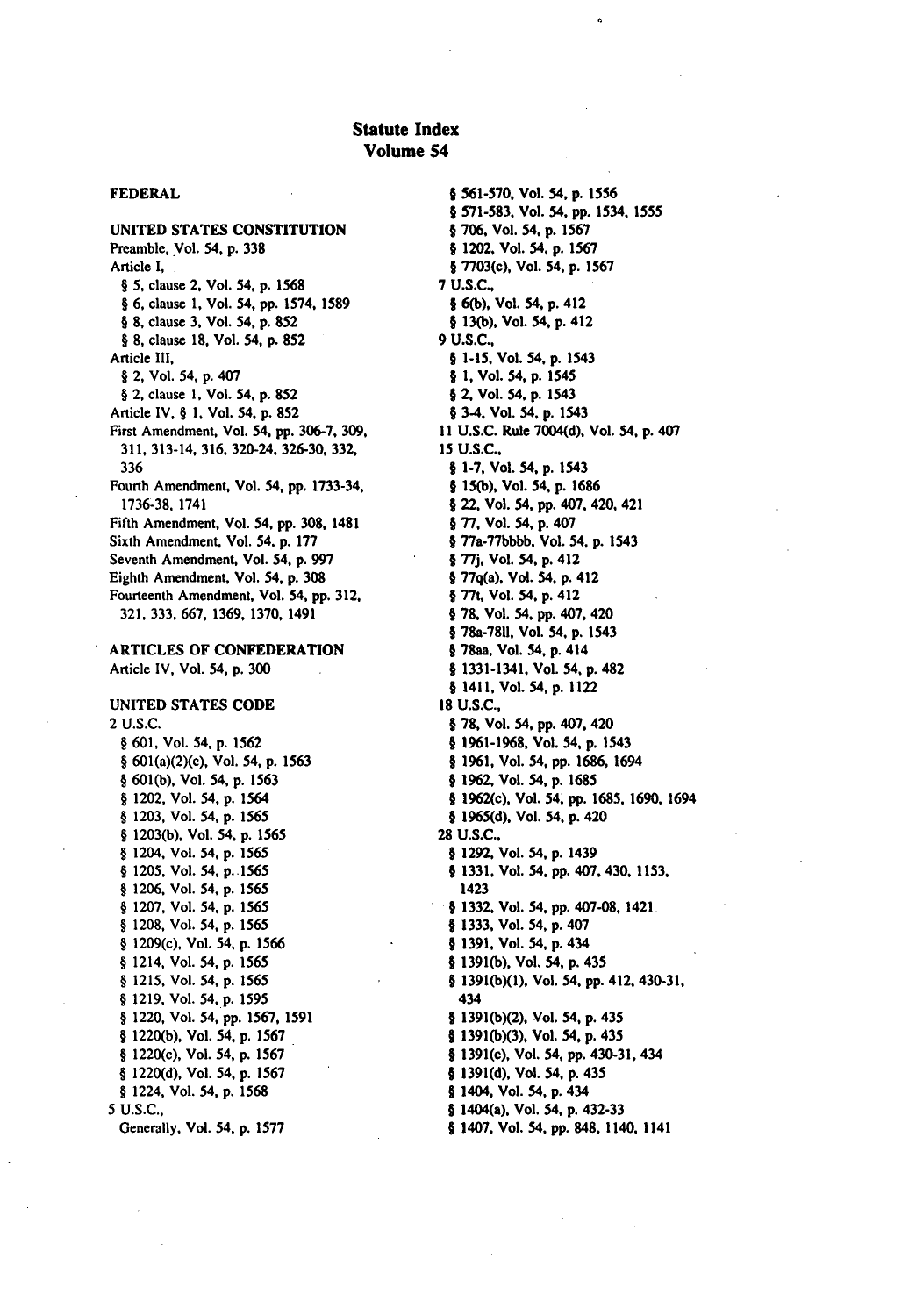### *LOUISIANA LAW REVIEW* [Vol. 54

§ 1441, Vol. 54, pp. 1419, 1423 § 1446. Vol. 54, p. 1420 § 1447, Vol. 54, **p. 1927**  § 1652, Vol. 54, p. 407 § 1738(A), Vol. 54, **p.** 852 29 U.S.C., § 160, Vol. 54, p. 1543 § 201-219, Vol. 54, **p.** 1541 § 621 et seq., Vol. 54, **p.** 1560 § 621-634, Vol. 54, **p.** 1535 § 621, Vol. 54, p. 1544 § 623(d), Vol. 54, **p.** 1552 § 626, Vol. 54, p. 1547 § 629(f)(4), Vol. 54, p. 1552 § **701** et seq., Vol. 54, **p.** 1560 § 1132(e)(2), Vol. 54, pp. 407, 421 § 20001-20009, Vol. 54, p. 1546 30 U.S.C. § 901-962, Vol. 54, p. 485 31 U.S.C., Chapter **7,** Vol. 54, **p. 1577**  § 731-750, Vol. 54, **p. 1578**  § 755, Vol. 54, **p.** 1567 42 **U.S.C.,**  Chapter 21, Vol. 54, **p. 1577**  § 12101 et seq., Vol. 54, **p.** 1474 § 1971, Vol. 54, **p.** 1335 § 1973-1973bb-1, Vol. 54, **p.** 1335 § 1973, Vol. 54, **p.** 1337 § 1973 c, Vol. 54, **p.** 1338 § 1981, Vol. 54, **pp.** 1476, 1533, 1547, 1550-51, 1560 § 1981(a), Vol. 54, **pp.** 1533, 1535, 1601 § 1983, Vol. 54, **pp.** 410, 431-32, 1541 § 1988, Vol. 54, pp. 1560, 1601 § 2000e et seq. (1981), Vol. 54, **pp.**  1474, 1476, 1479, 1482 § 2000e, Vol. 54, **pp.** 1474, 1492, 1560, 1568, **1577**  § 2000e-2000e-17, Vol. 54, **p.** 1534 § 2000e-2, Vol. 54, p. 1534 § 2000(e)-2(h), Vol. 54, **p.** 1495 § 2000(e)-2(j), Vol. 54, **p.** 1495 § 2000(e)-2(k), Vol. 54, **p.** 1601 § 2000e-5(g), Vol. 54, p. 1476 § 2000(e)-5(k), Vol. 54, p. 1601 § 2000e-2(l), Vol. 54, p. 1529 § 2000(e)-2(m), Vol. 54, **p.** 1601 § 2000(e)-2(n), Vol. 54, **pp. 1508,** 1524, 1601 **§** 2000e-2(n)(1)(B)(i)(1) & (II), Vol. 54, **p.** 1520 § 2000e-2(n)(2), Vol. 54, **p.** 1522 § 2000e-2(n)(3), Vol. 54, **p.** 1525

§ 2000e-3(a), Vol. 54, **p.** 1552

§ 2000e-5(b), Vol. 54, pp. 1535, 1555 § 2000e-5(f)(1), Vol. 54, pp. 1535, 1555 § 9601-9657, Vol. 54, **p.** 929 § 11601, Vol. 54, **p.** 852 § 12101 et seq., Vol. 54, pp. 1474, 1476, 1479 § 12101-12213, Vol. 54, **p.** 1535 § 12101, Vol. 54, **p.** 1474 § 12111, Vol. 54, p. 1560 § 12203, Vol. 54, p. 1552 § 12212, Vol. 54, **p.** 1533 **45 U.S.C.** § 51-60, Vol. 54, p. 1541 46 **U.S.C.** § **688,** Vol. 54, p. **410** 

**UNITED STATES CODE ANNOTATED 50 U.S.C.A.** Appendix § **462(b)(3),** Vol. 54, p. **307** 

**CODE OF FEDERAL REGULATIONS 3** C.F.R. § **339,** Vol. 54, p. 1492 **29** C.F.R., § 1607, Vol. 54, p. 1490 § 1630 Appendix, Vol. 54, p. 1497

### **FEDERAL REGISTER**

**58** Fed. Reg. **51,735 (1993),** Vol. 54, **p.** 1556 51,740 **(1993).** Vol. 54, **p.** 1556 **52,201 (1993),** Vol. **54, p.** 1556 **52,202-203 (1993),** Vol. 54, **p.** 1556

### **FEDERAL RULES OF CIVIL PROCEDURE**

Rule **1,** Vol. 54, **p.** 415 Rule 4, Vol. 54, **p.** 1440 Rule 4(d), Vol. 54, **pp.** 411, 418-20 Rule 4(d)(l), Vol. 54, **pp.** 418-19, **421'**  Rule 4(d)(3), Vol. 54, **pp.** 418-19, 421 Rule 4(e), Vol. 54, **pp. 407-36**  Rule **4(f),** Vol. 54, **pp.** 411, 418-21 Rule **19,** Vol. 54, **p.** 1146 Rule **23,** Vol. **54, pp. 981,** 984 Rule **23(b)(1),** Vol. 54, **p.** 1524 Rule 23(b)(2), Vol. 54, p. 1524 Rule 23(b)(3), Vol. 54, p. 1524 Rule 23(c)(2), Vol. 54, p. 1524 Rule 23(d)(2), Vol. 54, p. 1524 Rule 23(e), Vol. 54, p. 1524 Rule 24, Vol. 54, **p.** 1146 Rule 24(a), Vol. 54, **p.** 1520 Rule 24(b), Vol. 54, p. 1520 Rule 42, Vol. 54, p. 997 Rule 60(b), Vol. 54, **p.** 681 Rule 68, Vol. 54, p. 1484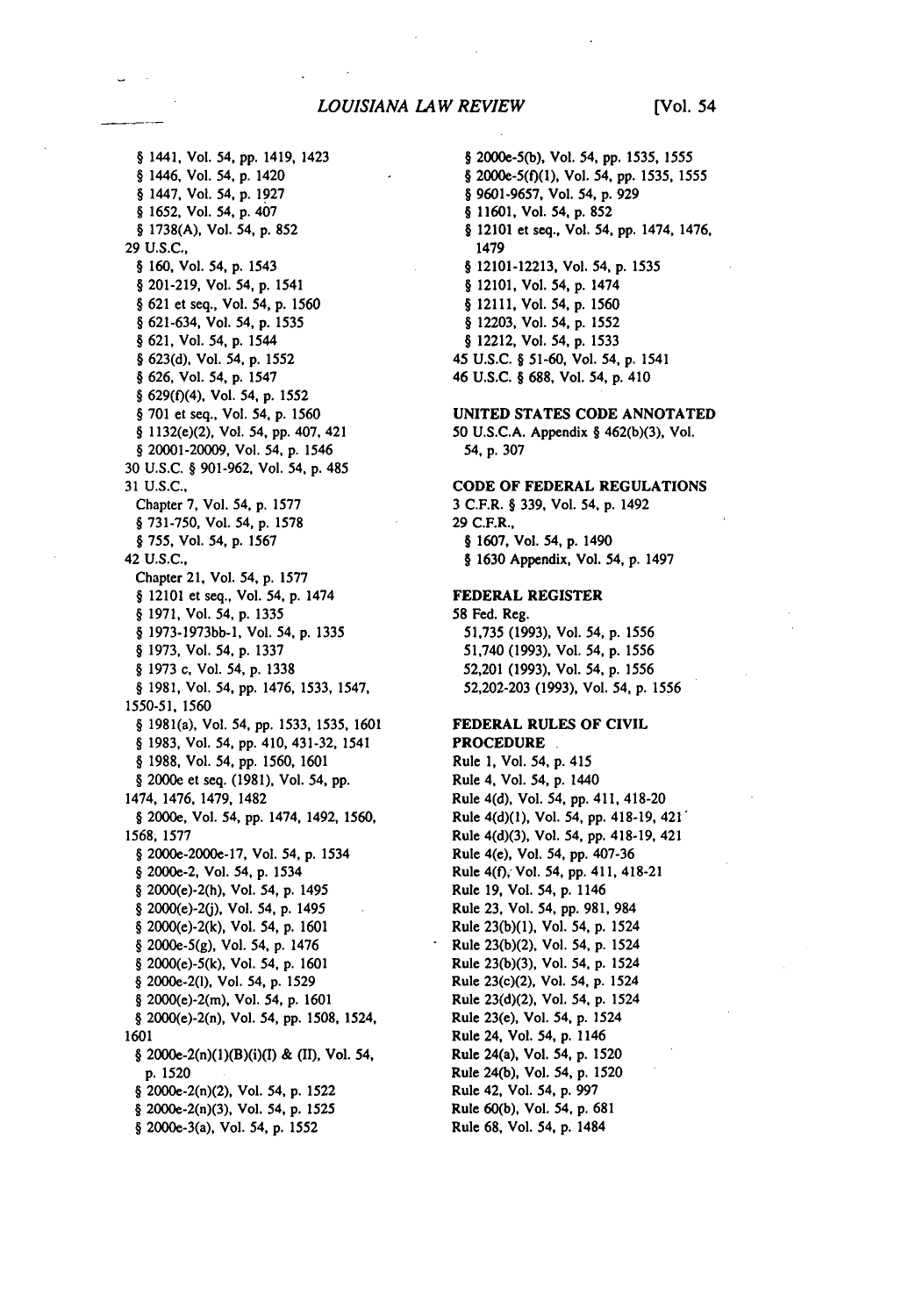Rule 82, Vol. 54, **p.** 415 Rule **83,** Vol. 54, **p.** 415

### FEDERAL **RULES** OF EVIDENCE

Rule 104, Vol. 54, **p. 1321**  Rule 104(a), Vol. 54, **pp. 1316, 1332**  Rule 402, Vol. 54, **p. 1313**  Rule 403, Vol. 54, **pp. 1318, 1327, 1332**  Rule **602,** Vol. 54, **p. 1315**  Rule **608,** Vol. 54, **p. 1329**  Rule 608(a), Vol. **54, p. 1329**  Rule 608(a)(1), Vol.54, **p. 1329**  Rule **702,** Vol. 54, **pp. 1311, 1313, 1317, 1320, 1322, 1327, 1329**  Rule **703,** Vol. 54, **pp. 1311, 1317, 1320, 1323, 1331**  Rule **706,** Vol. 54, **pp. 1318, 1323**  Rule 706(a), Vol. 54, **p. 1318** 

### BANKRUPTCY **CODE**

§ **350(b),** Vol. 54, **p.** 402 § **521,** Vol. 54, **p. 389**  § 523(a), Vol. 54, **pp, 389, 399**  § 523(c), Vol. 54, **p. 390**  § 726(a), Vol. 54, **p. 399**  § **727(b),** Vol. 54, **p. 396** 

### **INTERNAL REVENUE CODE**

§ **56(g)(4)(D),** Vol. 54, **p.** 154 **§ 101,** Vol. 54, **p. 155**  § 104(a)(2), Vol. 54, **p.** 1476 § 162(a), Vol. 54, **pp.** 439, 441, 445, 449, 462 § 163(a), Vol. 54, **p.** 158 § 163(d), Vol.54, **p. 158**  § 195, Vol. 54, **pp.** 457, 461 § 195(c)(1)(B), Vol. 54, **p.** 462 § 236(a)(1), Vol. 54, **pp.** 442, 444 **§ 301,** Vol. 54, **p. 150**  § **302,** Vol. 54, **p. 150**  § 303, Vol. 54, **pp.** 150, **157**  § 312(N)(7), Vol. 54, **p.** 154 **§ 316,** Vol. 54, **p. 150 § 318,** Vol. 54, **p. 151**  § 368(a)(1), Vol. 54, **p.** 159 § 368(a)(1)(B), Vol. 54, p. 452 § 382, Vol. 54, **p.** 159 § 469, Vol. 54, **p. 158 §** 1014, Vol. 54, **pp. 151, 157**  § 1274, Vol. 54, **p.** 152 § 1361(b), Vol. 54, **p. 171**  § 1361(c)(5), Vol. 54, **p. 172**  § 1504, Vol. 54, **p. 171**  § 2036, Vol. 54, **pp.** 162. **168** 

§ **2053,** Vol. 54, **p. 152**  § 2054, Vol. 54, **p. 152**  § **2503,** Vol. 54, **pp.** 742-43 § 2651, Vol. 54, **p.** 165 § **2702,** Vol. 54, p. 163 § 2703, Vol. 54, **pp.** 161, 166 § 6166, Vol. 54, **p. 169** 

### **UNIFORM COMMERCIAL CODE**

Articles **2-5,** Vol. 54, **p.** 1414 Article 2, Vol. 54, **p.** 1402 Article **3,** Vol. 54, **p.** 1402 Article 4, Vol. 54, **p.** 1402 Article 4A, Vol. 54, **p.** 102 Article **5,** Vol. **54, p.** 1402 Articles **7-9,** Vol. 54, **p.** 1414 Article **7,** Vol. 54, **p.** 1402 Article **8,** Vol. 54, **p.** 1402 Article **9,** Vol. 54, **p.** 1402 Comment **1,** Vol. 54, **p.** 1402

### **ACTS** OF **CONGRESS**

Public Law No. **88-352, 78** Stat. **253,** Vol. 54, **p.** 1534 Public Law No. 91-452, 84 Stat. 947, Vol. 54, **p.** 1695 Public Law No. **96-191,** Vol. 54, **p. 1577**  Public Law No. 101-433, 104 Stat. **978,**  Vol. 54, **p.** 1544 Public Law No. 101-650, Vol. 54, **p.** 994 Public Law No. **102-166,** 105 Stat. **1071,**  Vol. 54, **pp.** 1473, 1533, 1560 Public Law No. 102-392, Vol. 54, **p.** 1566 Public Law No. 102-392, § 316(b), Vol. 54, **p.** 1593 Public Law No. 103-50, Vol. 54, **p.** 1566

### **ACTS BY POPULAR NAME**

Administrative Dispute Resolution Act, Vol. 54, **pp. 1534,** 1555 Administrative Procedure Act, Vol. 54, **p. 1521**  Age Discrimination in Employment Act, Vol.54, **pp. 1535,** 1543-49, **1551-56**  Americans With Disabilities Act, Vol. 54, **pp.** 1474, 1476, 1479, 1495, **1535,** 1549, **1551-52, 1556, 1560, 1606**  Asbestos Health Hazards Compensation Act of **1981,** Vol. 54, **p.** 486 Bankruptcy Act, § 17(a)(3), Vol. **54, p. 395**  § 57(n), Vol. 54, **p. 391**  Civil Justice Reform Act of **1990,** Vol. 54, **p.** 994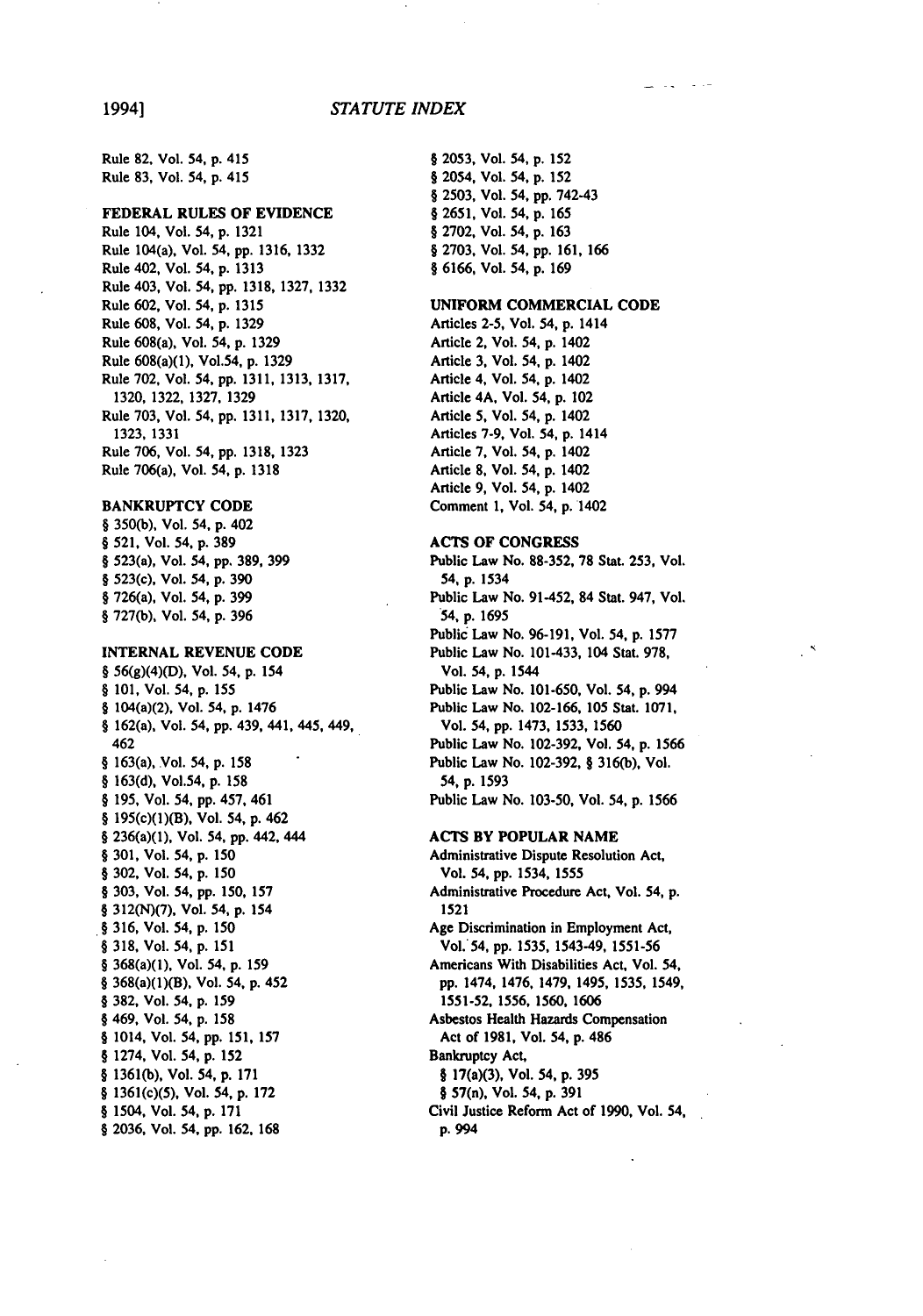Civil Rights Act of 1964, Generally, Vol. 54, **pp.** 1474, 1476, 1479, **1482,** 1495, **1502, 1560,** 1562, **1577,**  1610 Title VII, Vol. 54, pp. **1508, 1511, 1513, 1519,** 1527 Civil Rights Act of **1990,** Vol. 54, pp. **1524, 1528, 1585,** 1598 Civil Rights Act of 1991, Generally, Vol. 54, pp. 1473, **1487, 1502,**  1526, **1533-35,** 1540-41, 1546-47, 1549-52, 1554, 1556, 1560-1603, 1606, **1611-12**  § 102. Vol. 54, p. 1474 § 105, Vol. 54, p. **1477**  § **106,** Vol. 54, pp. **1478,** 1529 § **107,** Vol. 54, p. **1478**  § 108, Vol. 54, pp. **1507,** 1519, **1522**  § 109, Vol. 54, p. 1479 § **116,** Vol. 54, p. 1478 § 402, Vol. 54, p. 1480 Civil Rights Restoration Act, Vol. 54, p. **1606**  Commodities Exchange Act, Vol. 54, pp. 412-14 Comprehensive Environmental Response, Compensation and Liability Act of **1980**  (CERCLA), Vol. 54, p. **929**  ERISA, see Employee Retirement Income Security Act Employee Polygraph Protection Act, Vol. 54, p. 1546 Employee Retirement Income Securities Act of 1974 (ERISA), Vol. 54, pp. 420, **433,** 599,**621**  Equal Employment Opportunity Act of **1972,** Vol. **54,** pp. **1535, 1555, 1577**  Fair Housing Act, Vol. **54.** pp. 1606, **1611**  Fair Labor Standards Act, Vol. 54, p. 1541 Federal Arbitration Act, Vol. 54, pp. 1543- 45, 1549 Federal Cigarette Labeling and Advertising Act of 1965, Vol. 54, **p.** 482 Federal Employers' Liability Act, Vol. 54, **p. 1541**  Federal International Child Abduction Remedies Act, Vol. 54, **p. 852**  Federal Parental Kidnapping Prevention Act, Vol. 54, **p. 852**  Judiciary Act of **1801,** Vol. 54, **p. 1163**  Legislative Branch Appropriations Act for Fiscal Year **1993,** Vol. *54,* **pp. 1566, 1593**  "Midnight Judges Act," Vol. 54, **p. 1163** 

Multiparty, Multiforum Jurisdiction Act, Vol. 54, **p. 977**  National Industrial Recovery Act, Vol. 54, p. **1527**  Occupational Health Hazards Compensation Act of 1982, Vol. 54, p. 486 Older Workers Benefit Protection Act, Vol. **54,** pp. 1544, 1547-48 Public Health Cigarette Smoking Act of **1969,** Vol. 54, p. 482 RICO, see Racketeer Influenced and Corrupt Organizations Act Racketeer Influenced and Corrupt Organizations Act, Vol. 54, pp. 420, 424, 1543 Reconstruction Acts, Vol. 54, p. **1167**  Rehabilitation Act of **1973,** Vol. 54, pp. **1551,** 1560 Securities Act of **1933,** Vol. 54, pp. 412, 1534 Securities Exchange Act of 1934, Vol. 54, pp. 412. 414, 420,424,431, 1543 Sherman Act, Vol. **54,** p. 1543 Supplemental Appropriations Act of **1993,**  Vol. 54, **p.** 1566 Uniform Conflicts of Laws-Limitations Act **(U.L.A.),** 12 **U.L.A.** 63 (1982), Vol. 54, **p. 876**  Uniform Transfer of Litigation Act **(UTLA),** Vol. 54, **pp.** 897-906 Voting Rights Act, Vol. 54, **pp.** 1605-06 Voting Rights Act of 1965, Vol. 54, **pp.**  1335, **1337,** 1338 Workers' Occupational Diseases Act, **820**  ILCS **310/1,** Vol. 54, p. 485 **OTHER** 2 Corpus Juris (Agency), § 522(b)(1), Vol. 54, p. 1403 § 555(b)(1) (1914), Vol. 54, **p.** 1404 Complex Litigation Project, American Law Institute, § **6.01,** Vol. 54, p. 966 § **6.02,** Vol. 54, p. 966

- § **6.03,** Vol. 54, p. 966 § 6.05, Vol. 54, **p.** 966
- *§* 6.06, Vol. 54, p. 966
- Proposed Final Draft,
- Generally, Vol. 54, pp. 1156-60
- **§ 3:01,** Vol. 54, **p. 1156**
- § 4:01, Vol. **54,** pp. **1157-59**
- **§ 5:01,** Vol. 54, **p. 1159**  Equal Employment Opportunity Commission, Enforcement Guidance,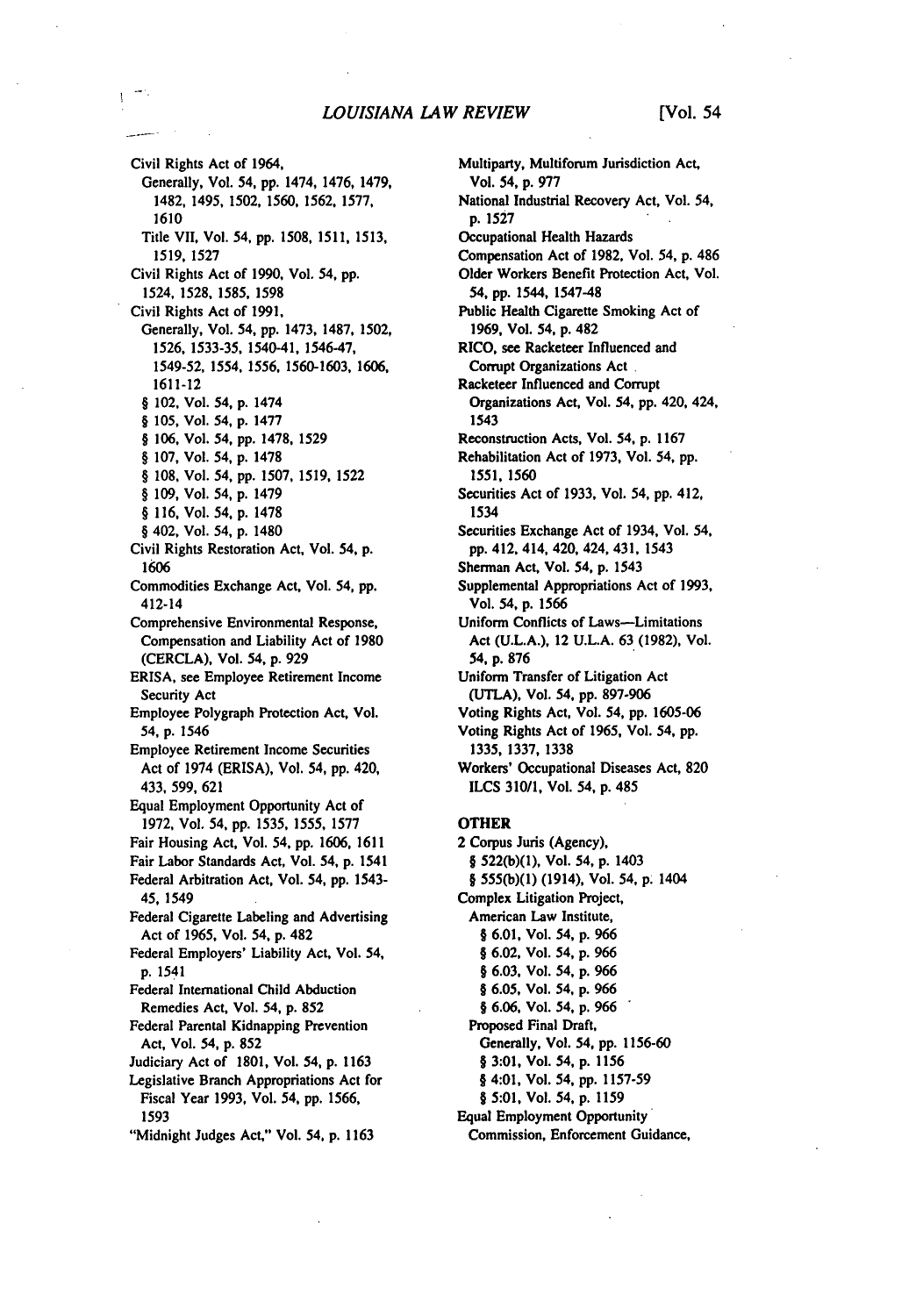### 1994] *STATUTE INDEX*

Vol. 54, **pp.** 1476, 1479 Manual for Complex Litigation (Second), Vol. 54, **p. 991**  Restatement of the Law Governing Lawyers, Vol. 54, **p. 998**  Restatement (Second), Agency, § **1,** cmt. **A,** Vol. **54, p. 1395**  § 4(2), Vol. 54, **p.** 1403 **§** 4(3), Vol. 54, **p.** 1415 **§ 186,** Vol. 54, **p.** 1415 § **302,** Vol. 54, **p.** 1416 § 304, Vol. 54, **p.** 1416 **§ 306(1),** Vol. 54, **p.** 1417 Restatement, Conflict of Laws, § **311,** Vol. 54, **p. 928**  § **332,** Vol. 54, **p. 928**  § **358,** Vol. 54, **p. 928**  § **377,** Vol. 54, **p. 928**  § **585,** Vol. 54, **p. 876**  § **603,** Vol. 54, **p. 876**  Restatement (Second), Conflict of Laws, § **6,** Vol. 54, **pp. 928, 965 § 6(2),** Vol. 54, **p.** 1149 § 142, Vol. 54, **p. 876**  § 145, Vol. 54, **pp. 928,** 940 **§** 146, Vol. 54, **p. 971**  § 187(2)(a), Vol. 54, **p. 875**  § **187(2)(b),** Vol. 54, **p. 875**  § **193,** Vol. 54, **p. 928**  Restatement (Second) **of** Congress, § **177,**  Vol. 54, **p. 1778**  Restatement (Third), Foreign Relations Law of the United States, § 402-403, Vol. 54, **p.** 964 Revenue Ruling **92-80 (1992),** Vol. 54, **p.**  461 Revenue Ruling **93-88,** 1993-41 I.R.B. 4, Vol. 54, **p.** 1476 Technical Advice Memorandum (TAM), **85-16-002,** Vol. 54, **p.** 443 **89-27-005,** Vol. 54, **p.** 443 89-45-003, Vol. 54, **p.** 444 90-43-003, Vol. 54, p. 444 91-44-042, Vol. 54, pp. 445, 457, 466 92-40-004, Vol. 54, p. 463 Treasury Regulation, § 1.162-1(a), Vol. 54, **p.** 460 § 1.162-4, Vol. 54, **p.** 459 § 1.162-20(a)(2), Vol. 54, p. 461 § 1.263(a)-2(a), Vol. 54, p. 459

### **LOUISIANA**

### **LOUISIANA CONSTITUTION** OF 1974 Article **I,**

§ **5,** Vol. **54, pp. 1705, 1717-18, 1723, 1731,** 1733-35, **1737, 1739**  § 20, Vol. 54, **pp. 1705, 1721**  Article II, § 2, Vol. 54, **p.** 1414 Article III, § **I(A),** Vol. 54, **p.** 1414 Article VII, § **20(A)(1),** Vol. **54, p. 1262**  Article XII, **§ 10,** Vol. 54, **p. 808 § 10(A),** Vol. 54, **p. 808**  § 10(B), Vol. 54, p. **809 § 10(C),** Vol. 54, **p. 810** 

### **LOUISIANA CHILDREN'S CODE**

Article **317,** Vol. 54, **p. 1779**  Article **807(B).** Vol. **54, p. 1779** 

### **LOUISIANA** CIVIL **CODE**

Article **1,** Vol. **54, p. 1769**  Article **9,** Vol. 54, **p.** 1405 Article 14, Vol. 54, **p. 503**  Article **15,** Vol. 54, **pp.** 498, **500**  Article 47 **(1808),** Vol. 54, **p. 1673**  Article 102, Vol. **54, pp. 34, 48, 50,** 65 Article **103,** Vol. 54, **pp.** 45, 48, **73**  Article 104, Vol. 54, **pp. 49, 77**  Article **105,** Vol. 54, **pp.** 49, 53 Article **111,** Vol. 54, **p.** 49 Article 112, Vol. 54, **p.** 49 Article 121, Vol. 54, **pp.** 41, **53, 738**  Article 122, Vol. 54, **p.** 40 Article **123,** Vol. 54, **p.** 40 Article 124, Vol. 54, **p.** 41 Article **138,** Vol. 54, **p. 88**  Article **159,** Vol. 54, **p. 82**  Article **161 (1870).** Vol. 54, **p. 738**  Article **161,** Vol. 54, **p.** 41 Article **389,** Vol. 54, **pp. 1213,** 1221, **1231,**  1233-34 Article **389.1,** Vol. 54, **pp.** 1221, **1230,**  1234 Article 422, Vol. 54, **pp.** 1221, **1223, 1230,**  1234 Article 493, Vol. 54, **p.** 1249 Article 646 cmt. **b,** Vol. 54, **p. 1660**  Article 646 cmt. **d,** Vol. 54, **p. 1660**  Article 654, Vol. **54, p. 1661**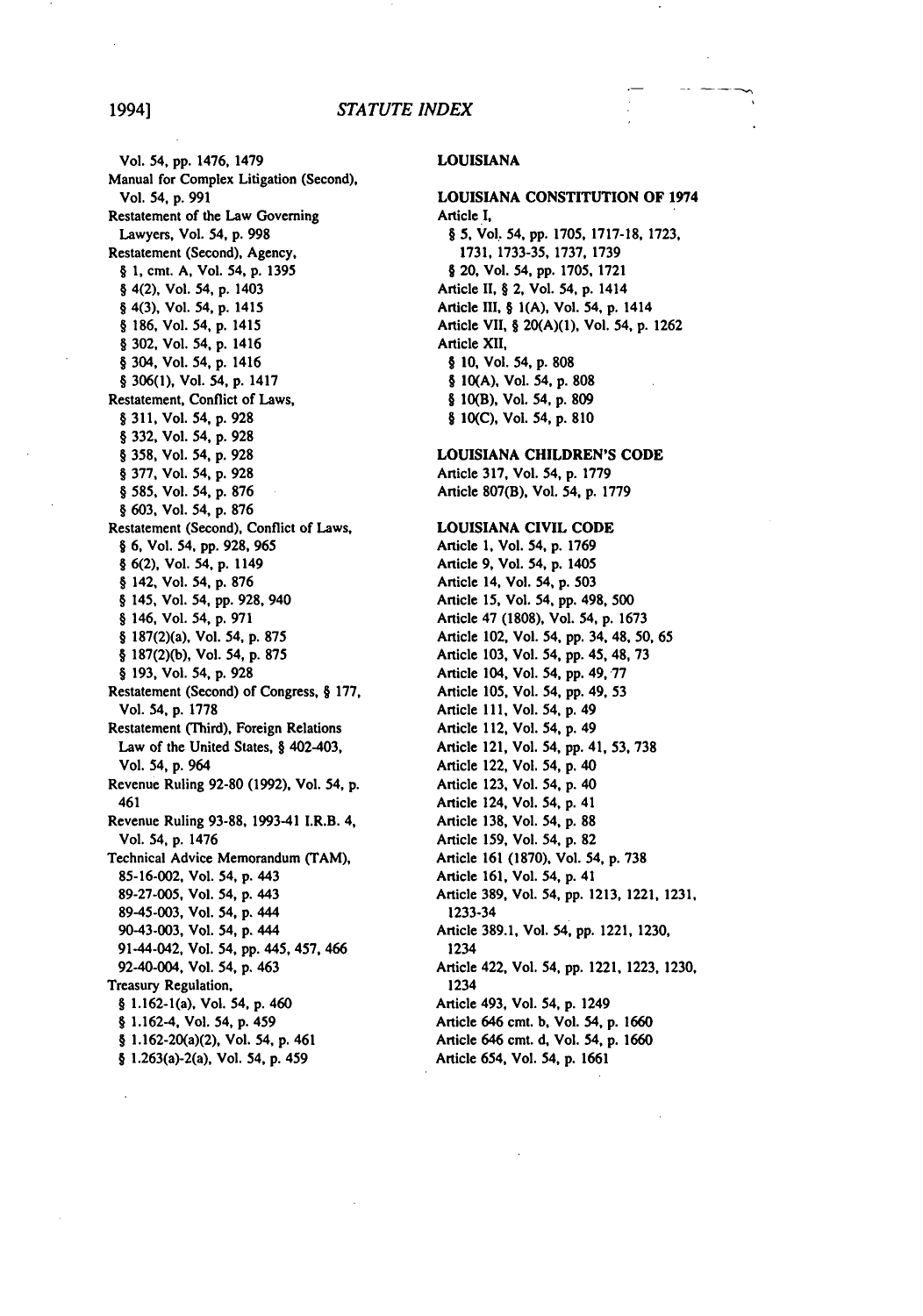Article 667, Vol. 54, pp. 1174, **1259**  Article **668,** Vol. 54, **p.** 1174 Article **669,** Vol. 54, **p.** 1174 Articles **689-696,** Vol. 54, **p. 1660**  Article **689,** Vol. 54, **pp. 1659-63, 1665, 1669-70, 1677, 1681**  Article **690,** Vol. 54, **p. 1661**  Article **691,** Vol. 54, **p. 1661**  Article **692,** Vol. 54, **pp. 1659-60, 1665, 1670, 1672-77, 1678-81, 1682-83**  Article **693,** Vol. 54, **pp. 1662, 1678, 1682**  Article 694, Vol. 54, **pp. 1662, 1672-73**  Article **695,** Vol. 54, **pp. 1662-63**  Article **695 (1825),** Vol. 54, **p. 1676**  Article **696,** Vol. 54, **p. 1662**  Article **696 (1825),** Vol. 54, **pp. 1673, 1676**  Article **699 (1870),** Vol. 54, **pp. 1660-61, 1680-81**  Article **700 (1870),** Vol. 54, **pp. 1673-74, 1677-78, 1680-81**  Article **753,** Vol. 54, **p. 1678**  Article 754, Vol. **54, p. 1678**  Article 984, Vol. 54, **p. 1771**  Article 1479, Vol. 54, **p. 1779**  Article 1480, Vol. 54, **p. 1779**  Article 1481, Vol. 54, **p. 1779**  Article 1483, Vol. 54, **p. 1779**  Article 1492, Vol. 54, **p. 1779**  Article **1502** et seq. **(1870),** Vol. 54, **p.** 743 Article **1536,** Vol. 54, **p.** 734 Article **1757,** Vol. 54, **p. 735**  Article 1764, Vol. 54, **p. 769**  Article **1765,** Vol. 54, **p.** 1240 Article **1771,** Vol. 54, **p. 1759**  Article **1775,** Vol. 54, **p. 1759**  Article **1789,** Vol. 54, **p. 1639**  Article **1799,** Vol. 54, **p.** 544 Article **1803,** Vol. 54, **p. 1628**  Article 1804, Vol. 54, **pp.** 475, 554, **1629, 1638**  Article **1805,** Vol. 54, **p.** 475 Article **1806,** Vol. 54, **pp.** 555, **1620**  Article **1818,** Vol. 54, **p.** 1643 Article **1829,** Vol. 54, **pp. 476-77**  Article **1833,** Vol. **54, p.** 742 Article 1948, Vol. 54, **p. 1774**  Article 1949, Vol. 54, **p. 773**  Article **1959,** Vol. 54, **p. 1774**  Article **1962,** Vol. 54, **p. 1775**  Article **1963,** Vol. 54, **p. 1777**  Article **1966,** Vol. 54, **p. 1772**  Article i968, Vol. **54, p. 1772**  Article **1971,** Vol. 54, **p. 1772** 

Article **1976,** Vol. 54, **pp. 1771-72**  Article 2004, Vol. 54, **p. 1772**  Article 2011 **(1870),** Vol. 54, **p. 768**  Article 2021, Vol. 54, **p.** 1764 Article **2023,** Vol. 54, **p.** 1764 Article **2032,** Vol. 54, **p. 1774**  Article 2042, Vol. 54, **p.** 1764 Article 2045, Vol. 54, **p.** 1764 Article **2053,** Vol. 54, **p. 1768**  Article 2054, Vol. 54, **p. 1768**  Article **2055,** Vol. 54, **p. 1777**  Article **2103 (1961),** Vol. 54, **pp.** 468, 474, 476 Article **2295,** Vol. 54, **pp. 735, 766**  Article **2299,** Vol. **54, p. 766**  Articles **2301-2313,** Vol. 54, **pp.** 1745, **1759, 1762**  Article **2301,** Vol. 54, **pp.** 1749, **1757, 1759**  Article **2302,** Vol. 54, **pp. 1757, 1759-60, 1763**  Article 2304, Vol. 54, **pp. 1759-60, 1763**  Article **2308,** Vol. 54, **pp.** 1746, **1759, 1761**  Article **2309,** Vol. 54, **p. 1759**  Article **2317,** Vol. 54, **p. 812**  Article **2323 (1825),** Vol. 54, **p.** 474 Article **2323,** Vol. 54, **pp.** 474, **1622, 1625, 1639,** 1641 Article 2324, Vol. 54, **pp.** 476, **551, 1621, 1626, 1632, 1637-40,** 1642-43, **1652-54**  Article 2324(A), Vol. 54, **pp. 1619, 1625**  Article 2324(B), Vol. **54, p. 1620**  Article **2329,** Vol. 54, **pp.** 740-41 Article **2331,** Vol. 54, **p.** 742 Article **2336,** Vol. 54, **pp.** 740-41 Article **2338,** Vol. 54, **p. 735**  Article 2341, Vol. 54, **pp. 735, 738,** 744 Article 2341.1, Vol. 54, **pp. 738,** 744 Article **2351,** Vol. 54, **p.** 745 Article 2354, Vol. **54, p. 739**  Article **2366,** Vol. 54, **pp.** 734, **736, 739**  Article **2368,** Vol. 54, **pp. 734-35, 738**  Article **2388,** Vol. **54, p. 735**  Article 2408 **(1870),** Vol. 54, **p.** 734 Article 2454, Vol. 54, **pp. 1771-72**  Article **2500,** Vol. 54, **p. 795**  Article **2501,** Vol. 54, **p. 795**  Article **2502,** Vol. 54, **p. 795**  Article **2503,** Vol. 54, **p. 795**  Article 2504, Vol. 54, **p. 795**  Article **2520,** Vol. 54, **pp. 126, 773**  Article **2522,** Vol. 54, **p. 128**  Article 2524, Vol. 54, **pp. 138,** 141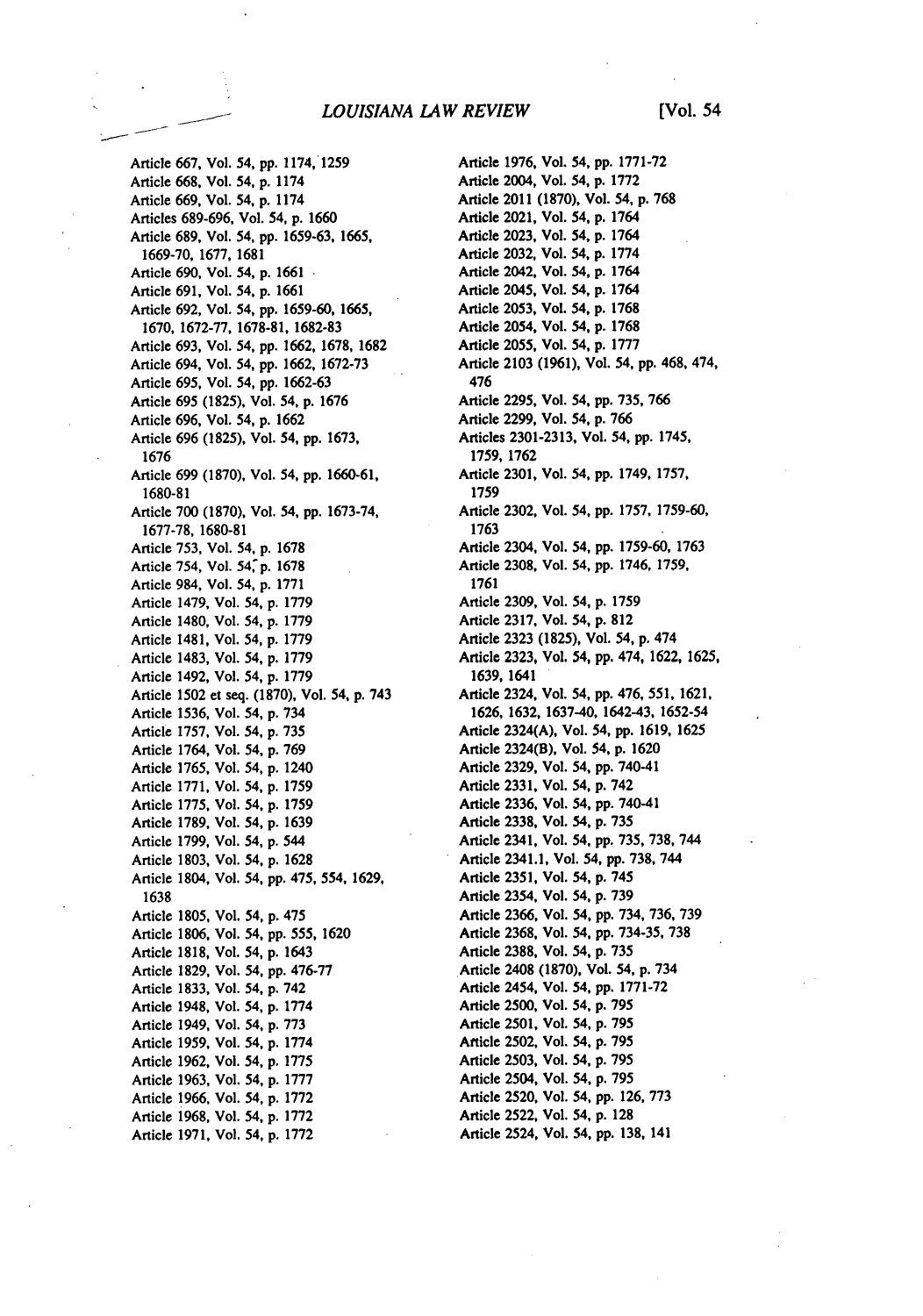## 19941 *STATUTE INDEX*

Article **2529,** Vol. 54, **pp.** 143, 146, **773**  Article **2531,** Vol. 54, **p. 127**  Article **2532,** Vol. 54, **p. 136**  Artilce 2534, Vol. 54, **p. 135**  Article **2538,** Vol. 54, **p. 137**  Article 2541, Vol. 54, **p. 127**  Article 2545, Vol. 54, **p. 130**  Article **2603,** Vol. 54, **p.** 144 Article **2606,** Vol. 54, **p.** 145 Article **2695,** Vol. 54, **p. 1259**  Article **2699,** Vol. 54, **p.** 1247 Article **2703,** Vol. 54, **pp. 1237, 1256**  Article **2705,** Vol. 54, **p. 1256**  Article **2709,** Vol. 54, **p.** 1254 Article **2712(B),** Vol. 54, **pp. 1250, 1253**  Article 2814, Vol. 54, **p.** 1402 Article **2816,** Vol. 54, **p.** 1402 Article **2822,** Vol. 54, **p.** 24 Article **2826,** Vol. 54, **p. 25**  Article 2954 **(1825),** Vol. 54, **p.** 1403 Article **2985-3034,** Vol. 54, **pp.** 1401, 1412 Article **2985,** Vol. 54, **pp.** 1401, 1403, 1405, 1408, 1411-13 Article **2986-2988,** Vol. 54, **p.** 1413 Article **2989-2990,** Vol. 54, **p.** 1413 Article **2991,** Vol. 54, **p.** 1413 Article **2992-2993,** Vol. 54, **p.** 1413 Article **2995,** Vol. 54, **p.** 1413 Article **3001,** Vol. 54, **p.** 1413 Article **3002,** Vol. 54, **pp. 233,** 1413 Article **3003,** Vol. 54, **pp. 233,** 1413 Article **3005,** Vol. 54, **p.** 1413 Article **3007,** Vol. 54, **p.** 1413 Article **3010,** Vol. 54, **p. 233**  Article **3011-3013,** Vol. 54, **p.** 1413 Article **3010,** Vol. 54, **pp. 1396,** 1413 Article **3012,** Vol. 54, **p.** 234 Article **3013,** Vol. 54, **p. 233**  Article 3014, Vol. 54, **p.** 1413 Article **3015,** Vol. 54, **p.** 1413 Article **3021,** Vol. 54, **pp. 1396,** 1413 Article **3071,** Vol. 54, **pp. 1651,** 1764 Article **3079,** Vol. 54, **p. 1776**  Article **3319,** Vol. 54, **p. 793**  Article 3444, Vol. 54, **p. 512**  Article 3462, Vol. 54, pp. 542, 544 Article 3467, Vol. 54, p. 471 Article 3469, Vol. 54, p. 734 Article 3492, Vol. 54, p. 431 Article 3499, Vol. 54, pp. 144, 1662 Article 3503, Vol. 54, p. 544 Article 3515-3549, Vol. 54, p. 503 Article 3515, Vol. 54, pp. 523, **527,** 528, **530** 

Article **3530,** Vol. 54, **p. 1779**  Article 3535, Vol. 54, **p.** 524 Article **3537,** Vol. **54, pp. 522,** 524-25 Article 3540, Vol. **54, p. 525**  Article 3542, Vol. 54, **pp. 518, 527, 866**  Article 3543, Vol. 54, **pp. 512-13, 515-17, 521,864-65**  Article 3544, Vol. 54, **pp. 505, 507, 512, 518, 864**  Article 3544(1), Vol. 54, **pp.** 863-64 Article 3544(2)(b), Vol. 54, **p. 865**  Article 3545, Vol. 54, **pp. 517-18, 973**  Article 3546, Vol. 54, **pp. 520-21, 869**  Article **3547,** Vol. 54, **pp. 518-19, 521, 866**  Article 3549, Vol. 54, **pp. 530,** 539-41, 543, 546, **876 Book IV, Vol. 54, pp. 503, 527**  Title I-VII, Vol. 54, **pp.** 503-04

### **LOUISIANA CODE OF CIVIL**  PROCEDURE

Article **10,** Vol. 54, **p. 78**  Article **10(A)(7),** Vol. **54, pp. 51, 80**  Article 122, Vol. 54, **p. 1779**  Article **323,** Vol. *54,* **p.** 1254 Article 421, Vol. **54, p.** 1420 Article 425, Vol. 54, **pp. 53, 88**  Article **531,** Vol. 54, **p.** 84 Article **532,** Vol. 54, **p. 86**  Article **561,** Vol. 54, **pp. 83,** 1441 Article 645, Vol. 54, **p.** 1669 Article **925,** Vol. 54, **p. 84**  Article **927,** Vol. 54, **p. 85**  Article 969, Vol. 54, **pp..73, 75**  Article **1061,** Vol. 54, **p. 88**  Article **1153,** Vol. 54, **p. 792**  Article 1201, Vol. 54, **p. 62**  Article **1701(B),** Vol. 54, **p. 73**  Article **1702(E),** Vol. 54, **p.** 74 Article **1812,** Vol. 54, **pp.** 1645, 1648 Article **1812(C)(2),** Vol. 54, **p. 1627**  Article **2592,** Vol. 54, **p.** 54 Article 3604, Vol. 54, **p. 90**  Article 3941, Vol. 54, **pp. 51, 79**  Article 3951, Vol. 54, **pp. 50, 78**  Article 3952, Vol. 54, **pp. 56, 66, 71, 78**  Article 3953, Vol. 54, **pp. 63, 78**  Article 3954, Vol. 54, **pp. 63, 82**  Article 3955, Vol. 54, **p.** 84 Article 3956, Vol. 54, **pp. 69, 71**  Article **3957,** Vol. 54, **p.** 64 Article 4703, Vol. 54, **p. 1252**  Article **5059,** Vol. 54, **p.** 1254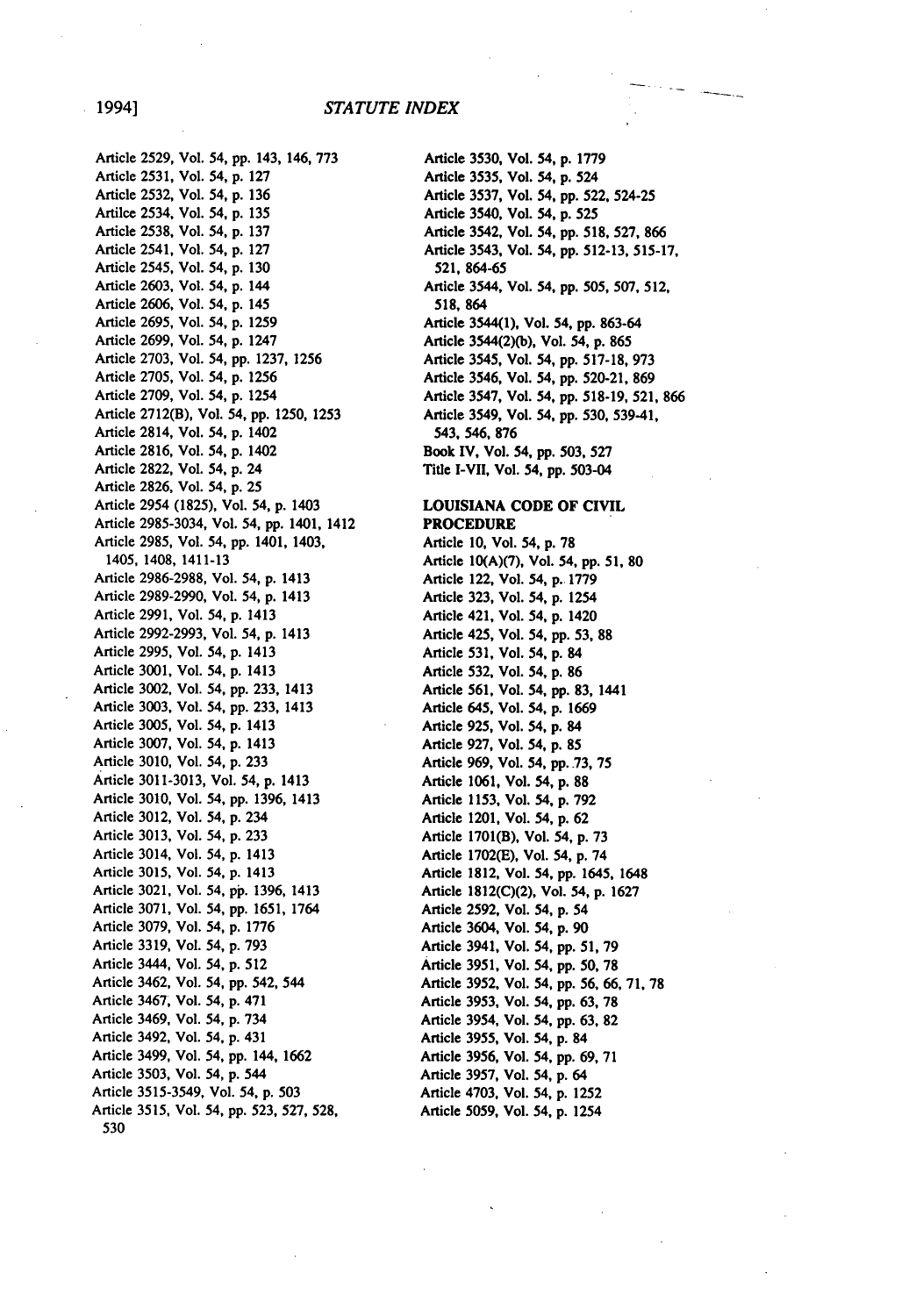Article 201, Vol. 54, **p.** 1734 Article 202, Vol. 54, **p.** 1734 Article **213,** Vol. 54, **p.** 1734 Article 215.1, Vol. 54, **pp. 1369, 1373, 1392**  Article 215.1(A), Vol. 54, **p. 1735**  Article **622,** Vol. 54, **p. 1779**  Articles **641-661,** Vol. 54, **pp. 1703, 1709**  Article 641, Vol. 54, **p. 1710**  Articles **650-658,** Vol. 54, **p. 1709**  Article **703,** Vol. 54, **pp.** 1732, **1735**  Article **719,** Vol. 54, **p.** 1324 Article 905.3, Vol. 54, **p. 1702** 

### LOUISIANA **CODE** OF EVIDENCE

Article 102, Vol. 54, **p. 1326**  Article 104(A), Vol. 54, **p. 1332**  Article 403, Vol. 54, **pp. 1329, 1332**  Article **608,** Vol. 54, **p.** 1329 Article **702,** Vol. 54, **pp. 1323. 1325, 1332** 

LOUISIANA MINERAL **CODE**  Article **128,** Vol. 54, **p. 752** 

LOUISIANA **ACTS 1855** La. Acts 168, Vol. 54, **p.** 533 1954 La. Acts 433, Vol. 54, **p.** 476 **1960** La. Acts **30,** § **1,** Vol. 54, **p.** 476 **1962** La. Acts **187,** Vol. 54, **p.** 1749 **1970** La. Acts **81,** Vol. 54, **p. 659**  1974 La. Acts **92,** Vol. 54, **p.** 1402 **1975** La. Acts **808,** Vol. 54, **p.** 485 **1977** La. Acts, 514, Vol. **54,p. 1661**  514, § **1,** Vol. 54, **p.** 1674 **1978** La. Acts, 164, § **1,** Vol. 54, **p.** 1402 **165,** § **1,** Vol. 54, **p.** 1402 **1979** La. Acts 431, Vol. 54, **pp.** 474-75, **477 1985** La. Acts 452, Vol. 54, **p. 807 1988** La. Acts **528,** § **1,** Vol. 54, **p.** 1402 **1989** La. Acts, 454, **§** 2, Vol. 54, **p.** 468 **618,** Vol. 54, p. 659 620, Vol. 54, p. 659 1990 La. Acts, 101, Vol. 54, p. 659 147, § **3,** Vol. 54, p. 1779 1079, § 4, Vol. 54, p. 1402 1991 La. Acts, 363, § **1,** Vol. 54, p. 1779

**923,** Vol. 54, p. 504 **1992** La. Acts **1133,** §§ 3-4, Vol. 54, **p.**  1402 **1993** La. Acts, **113,** Vol. 54, **p. 747**  114, Vol. **54, p. 747**  404, Vol. 54, **p. 747**  841, § **1,** Vol. 54, **p.** 1402 **889,** Vol. 54, **p. 747** 

**LOUISIANA REVISED STATUTES 9:302,** Vol. 54, **p. 69 9:375,** Vol. 54, **p. 92**  9:1001-1004, Vol. **54, pp.** 1210, 1234 **9:2721,** Vol. 54, **p. 1260 9:2721(B),** Vol. 54, **p.** 1242 **9:2728,** Vol. 54, **p. 793 9:2800.4(A)(1),** Vol. 54, **p. 747**  9:2800.4(A)(4), Vol. 54, **p. 747 9:2801,** Vol. 54, **p.** 53 **9:3221,** Vol. 54, **p.** 1248 **9:3260,** Vol. 54, **p.** 1246 **9:3921,** Vol. 54, **p. 1781 9:5628,** Vol. 54, **p.** 472 **9:9629,** Vol. 54, **p.** 544 **10,** Vol. 54, **p.** 1414 10:3-401(a)(ii), Vol. 54, **p.** 1402 10:3-402, Vol. 54, **p.** 1402 10:3-402(a), Vol. 54, **pp.** 1402, 1403 10:3-403, Vol. **54, p. 801 13:3201,** Vol. 54, **p. 667 13:3201(A)(6),** Vol. 54, **p. 667**  13:3204, Vol. 54, **p. 667**  13:3471(4), Vol. 54, **p.** 65 13:3491, Vol. 54, **pp. 57, 62**  13:3492. Vol. 54, **p.** 68 **13:3881(D),** Vol. 54, **p. 620**  13:4231, Vol. 54, **p.** 84 13:4232, Vol. 54, **p. 85**  13:4232(B), Vol. **54, p.** 53 13:5104(B), Vol. 54, **p. 672**  13:5106, Vol. 54, **p. 807 13:5106(B)(1),** Vol. 54, **p. 807**  14:95.1, Vol. 54, **p. 1731**  14:107(3), Vol. 54, **p. 302**  14:126.1, Vol. 54, **p. 1379 15:830.1,** Vol. 54, **p. 1713 15:831.1,** Vol. 54, **p. 1728 20:33,** Vol. 54, **p. 619 22:611,** Vol. 54, **p. 659 22:628,** Vol. 54, **p. 774 22:647(A),** Vol. 54, **p. 661 22:647(E),** Vol. 54, **p. 662 22:655,** Vol. 54, **p. 658**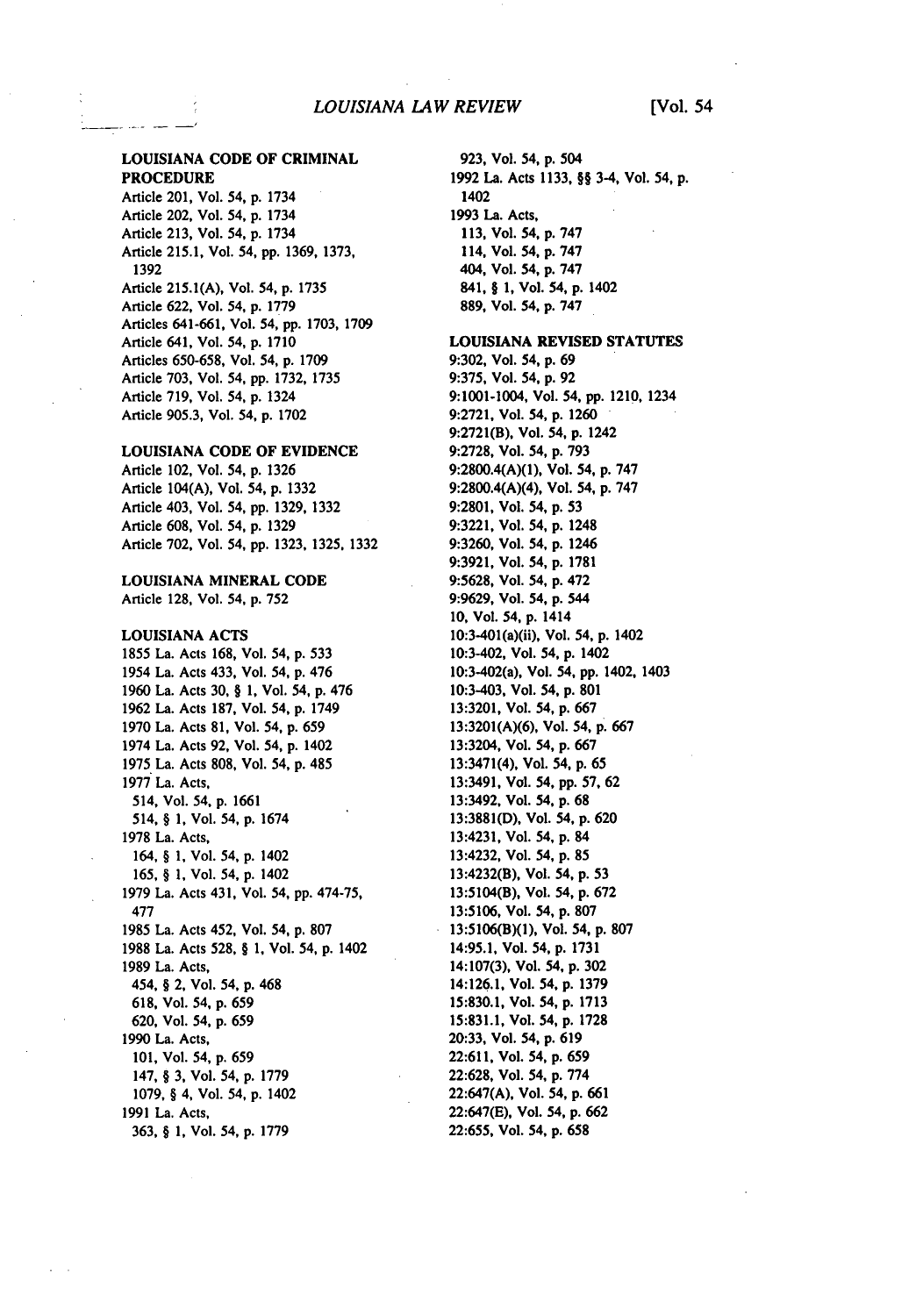### 1994] *STATUTE INDEX*

22:656-658, Vol. 54, **p. 658**  22:658, Vol. 54, pp. 658, 1749-52, 1754, 1759, 1763, 1768 22:1377, Vol. 54, **pp.** 659, 660 22:1406(D), Vol. 54, **p.** 1749 22:1406(D)(l)(a)(i), Vol. 54, **p.** 655 22:1406(D)(4), Vol. 54, **p. 656 23:1032,** Vol. 54, **pp.** 468, **587, 589,** 1644- 45 **23:1035.1,** Vol. 54, **pp. 527, 530 23:1061,** Vol. 54, **pp. 587, 593 23:1101,** Vol. 54, **p. 1626 23:1101(B),** Vol. 54, **pp. 1626, 1628**  24:253, Vol. 54, **p.** 49 **28:65,** Vol. 54, **p. 1713 28:381(27)(C),** Vol. 54, **p. 1779 30:3(8),** Vol. 54, **p. 747 30:128,** Vol. 54, **p. 747 32:851-1043,** Vol. 54, **pp.** 654, 1749 32:900, Vol. 54, **pp.** 654-55 37:1743(A), Vol. 54, p. 1779 37:2359(B)(8), Vol. 54, p. 1779 40:966, Vol. 54, p. 1731 40:967, Vol. 54, p. **1388**  40:968, Vol. 54, p. 1388

**ACTS** BY POPULAR **NAME**  Louisiana Long-Arm Statute, Vol. 54, **p. 667**  Louisiana Oilfield Site Restoration Law, Vol. 54, **p. 747**  Louisiana Products Liability Act, Vol. 54, **pp.** 467, **482-83** 

### OTHER **STATES**

**ALABAMA CODE**  § 13A-11-9(a)(1) **(1975),** Vol. 54, **p. 302** 

**ALASKA STATUTES**  § **09.17.080,** Vol. 54, **p. 1630** 

### ARIZONA REVISED **STATUTES ANNOTATED**  § **12-2506,** Vol. 54, **p. 1630**

§ **12-2508,** Vol. 54, **p. 1630**  § 13-2905(A)(3) (1990), Vol. **54,,p.** 302

### ARKANSAS **CODE** ANNOTATED

§ 14-54-1408, Vol. 54, p. 302 § 16-61-203, Vol. 54, p. 1630 § 16-64-122, Vol. 54, p. 1630

### **CALIFORNIA** CIVIL **CODE**

§ 1431.1 et seq., Vol. 54, **p. 1631** 

**CALIFORNIA** MUNICIPAL **CODE**  West Hollywood, Cal., Municipal Code § 4801, Vol. 54, **p. 286** 

### CALIFORNIA **PENAL CODE**

§ 647(c) (West **1977),** Vol. 54, **pp. 301, 316**  § 647(2) (West **1977),** Vol. 54, **p. 301** 

§ 647(c) (West **1988),** Vol. 54, **pp. 319,**  324

### COLORADO REVISED **STATUTES**

§ **13-21-111.5,** Vol. 54, **p. 1630 §** 18-9-112(2)(a) **(1986),** Vol. 54, **p. 302** 

**CONNECTICUT GENERAL STATUTES**  § **52-572h,** Vol. 54, **p. 1631** 

### DELAWARE **CODE ANNOTATED**  Title **10,**

§ **6301 et** seq., Vol. 54, **p. 1630**  § **8132,** Vol. 54, **p. 1630**  Title **11,** § 1321(4) **(1990),** Vol. 54, **p. 302** 

FLORIDA **STATUTES § 768.81,** Vol. 54, **p. 1631** 

**GEORGIA CODE ANNOTATED**  § **51-12-33, Vol.** 54, **p. 1631** 

## **ATLANTA** GEORGIA **CODE** OF **ORDINANCES**

**§ 17-3006 (1991),** Vol. 54, **p.** 304

HAWAII REVISED **STATUTES § 663-10.9,** Vol. 54, **p. 1631 § 711-1101(1)(e) (1978),** Vol. 54, **p. 303** 

IDAHO **CODE § 6-801** to **6-803,** Vol.. **54, p. 1630** 

### ILLINOIS COMPILED **STATUTES 735,**

**5/2-1117,** Vol. 54, **p. 1632 5/2-1118,** Vol. 54, **p.** 1632 **820 ILCS 310/1,** § **1(f),** Vol. 54, **pp.** 473, 485

ILLINOIS PATTERN **JURY**  INSTRUCTIONS (CIVIL) B45.01.B, Vol. 54, **p. 1625**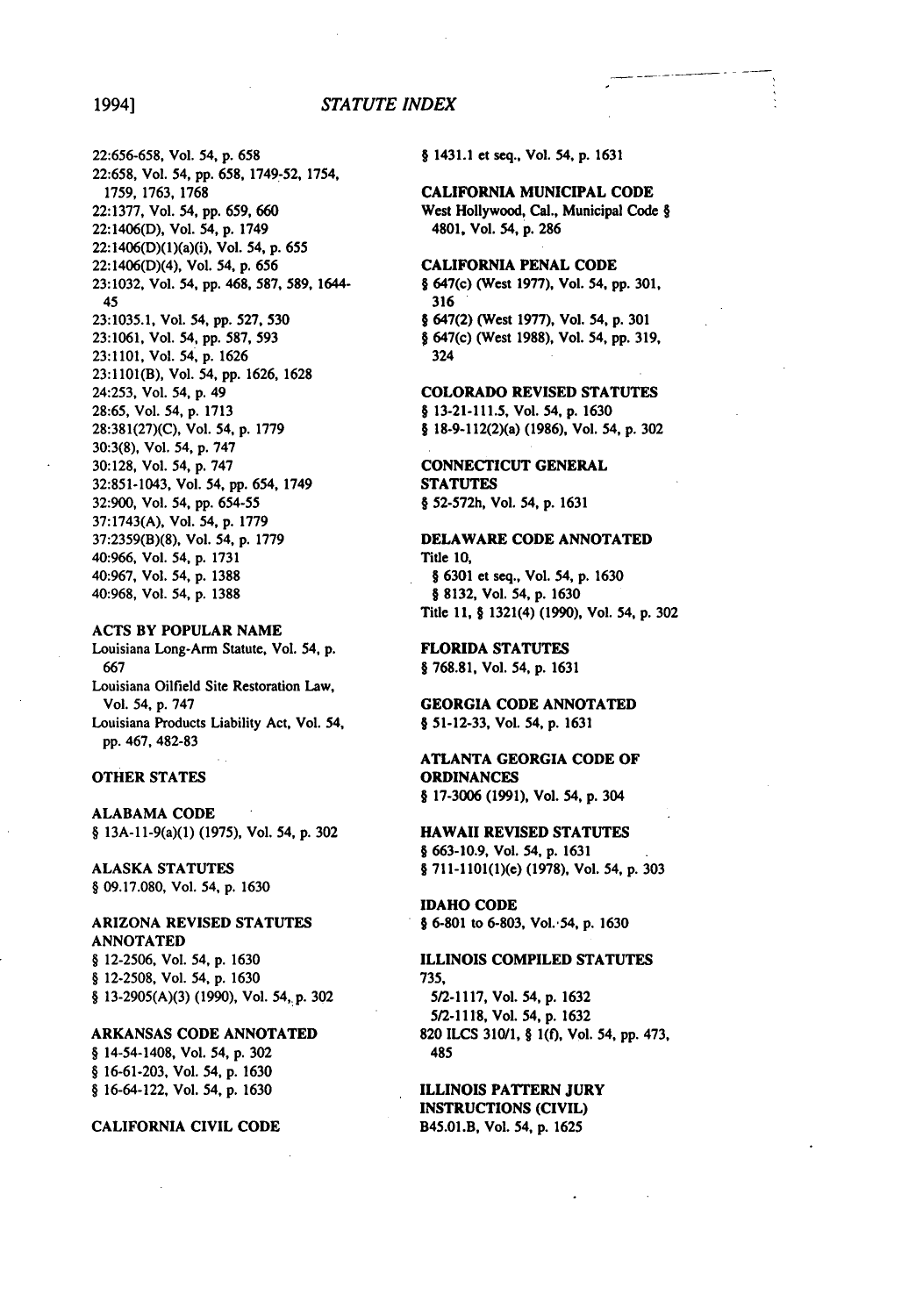B45.02.B, Vol. 54, **p. 1625**  B45.02.E, Vol. 54, **p. 1625**  B45.03.A, Vol. 54, **p. 1625**  B45.07, Vol. 54, **p. 1625** 

 $\mathcal{L}^{\text{max}}_{\text{max}}$ <u> 2000 - 200</u>

> **ILLINOIS REVISED STATUTES Ch.** 24, 1 11-5-4 **(1989),** Vol. 54, **p. 302**

INDIANA **CODE**  § 34-4-33-1 to 33-13, Vol. 54, **p. 1630** 

**IOWA CODE**  § **668.4,** Vol. 54, **p. 1632** 

**KANSAS STATUTES ANNOTATED**  § 21-4108(e) **(1988),** Vol. 54, **p. 302**  § 60-258a, Vol. 54, **p. 1630** 

**KENTUCKY** REVISED **STATUTES ANNOTATED**  § 411.182, Vol. 54, **p.** 1630 § 454.210(2)(a)(2), Vol. 54, **pp.** 411, 423

**MAINE REVISED STATUTES ANNOTATED**  Title 14, § **156,** Vol. 54, **p. 1630** 

**BALTIMORE CITY CODE**  Article **19,** § 249, Vol. **54, p.** 304

**MASSACHUSETTS GENERAL** LAWS Chapter **231,** § **85,** Vol. 54, **p. 1630**  Chapter 231B, § **1** et seq., Vol. 54, **p. 1630**  Chapter **272,** § 63 **(1988),** Vol. 54, **p.302** 

**MASSACHUSETTS STATUTES 1788,** Chapter 21, Vol. 54, **p. 301** 

MICHIGAN COMPILED LAWS **ANNOTATED**  § 600.2925a, Vol. 54, **p. 1630**  § **600.2925b,** Vol. 54, **p. 1630**  § **750.167(1)(h)** (West **1990),** Vol. 54, **p. 302** 

**MINNESOTA STATUTES ANNOTATED**  § 604.02, Vol. 54, **p. 1632**  § **609.725(4)** (West **1990),** Vol. 54, **p.302** 

MINNEAPOLIS, MINNESOTA **CHARTER AND CODE OF ORDINANCES**  Title **15,** § **385.65 (1988),** Vol. 54, **p.** 304 **MISSISSIPPI CODE ANNOTATED § 85-5-7,** Vol. **54, p.** 1632 § **97-35-37 (1972),** Vol. **54, p. 302** 

**MISSOURI REVISED STATUTES**  § **537.067,** Vol. 54, **p. 1632** 

**MONTANA CODE ANNOTATED §** 7-32-4304 **(1989),** Vol. 54, **p.302**  § **27-1-702,** Vol. 54, **p.** 1633

NEBRASKA REVISED **STATUTES**  § **15-257 (1987),** Vol. **54, p. 302 § 25-21,** Vol. 54, **p.** 1633 *§* **185.10,** Vol. 54, **p.** 1633

**NEVADA REVISED STATUTES**  § 41.141, Vol. 54, **p.** 1633

**NEW** HAMPSHIRE REVISED **STATUTES ANNOTATED § 47:17 (1990),** Vol. 54, **p. 302**  § **507:7-e,** Vol. 54, **p.** 1633 **§ 507-B:9,** Vol. 54, **p.** 1633

**NEW** JERSEY REVISED **STATUTES**  § **2A:15-5.2,** Vol. 54, **p.** 1633

**NEW MEXICO STATUTES ANNOTATED §** 41-3A-1, Vol. 54, **p.** 1633

**ALBUQUERQUE, NEW MEXICO MUNICIPAL CODE § 12-1-2-7 (1988),** Vol. 54, **p.** 304

**NEW** YORK CIVIL PRACTICE LAW § **1601-1603,** Vol. **54, p.** 1633

**NEW YORK PENAL LAW**  *§* 240.35(1) (McKinney **1989),** Vol. 54. **p. 302** 

NORTH CAROLINA **GENERAL STATUTES**  § **160A-179 (1982),** Vol. 54, **p. 302** 

**NORTH DAKOTA CENTENIAL CODE**  § **32-03.2-02,** Vol. 54, **p. 1630 §** 40-05-01(43) **(1989),** Vol. 54, **p. 302** 

**OHIO REVISED CODE ANNOTATED**  § **715.55B** (Baldwin **1989).** Vol. 54, **p.302**  § **2315.19,** Vol. 54, **p.** 1634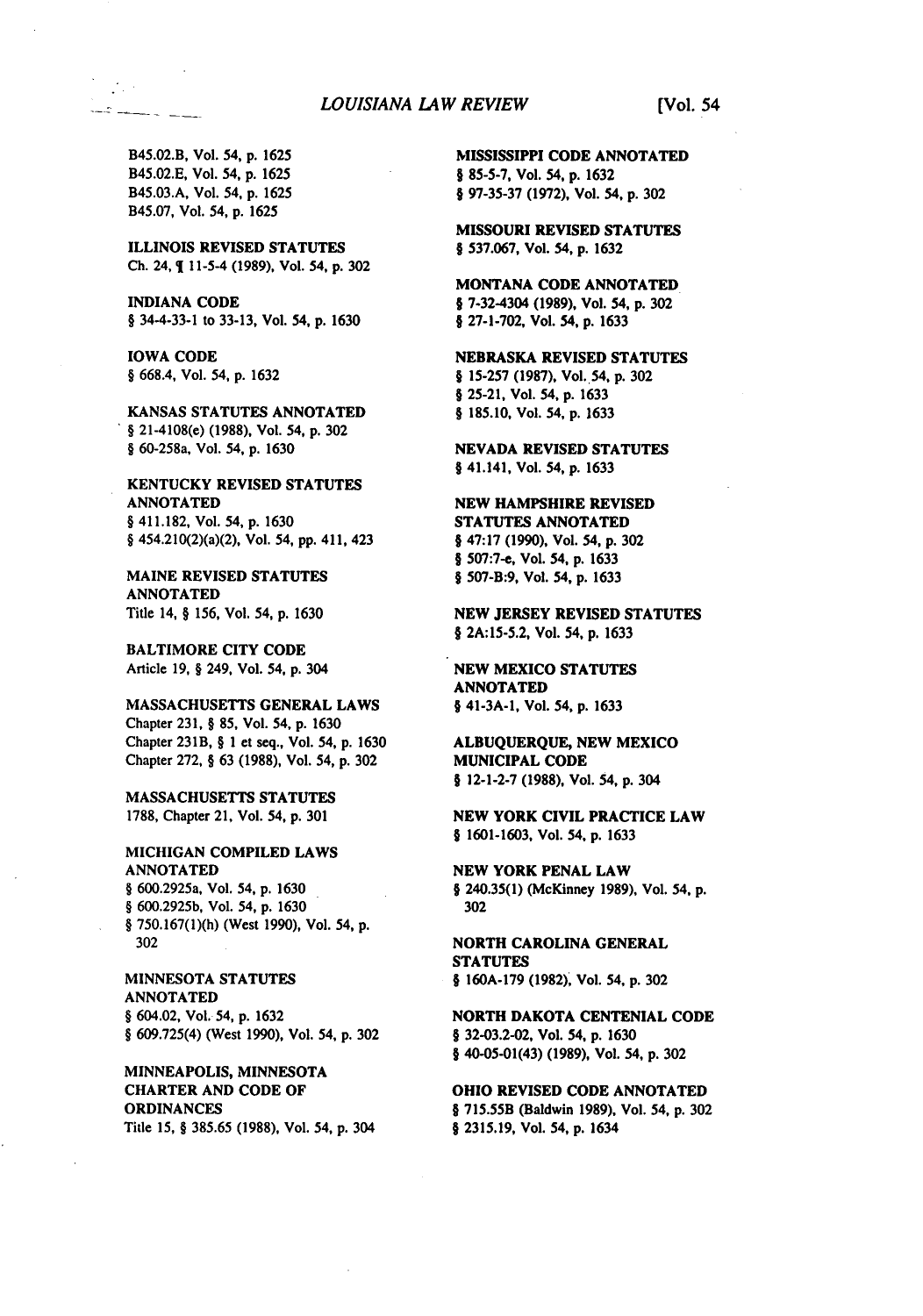### 1994] *STATUTE INDEX*

**CINCINNATI,** OHIO MUNICIPAL **CODE**  § 910-13 **(1992),** Vol. 54, **p.** 304

### OKLAHOMA **STATUTES**  Title **23,**  § **13,** Vol. 54, **p.** 1634 § 14, Vol. 54, **p.** 1634 Title **51,** § 154(F), Vol. 54, **p.** 1634

**TULSA,** OKLAHOMA **PENAL CODE**  § 1407 **(1992),** Vol. 54, **p.** 304

**OREGON** REVISED **STATUTES**  § **18.485,** Vol. 54, **p.** 1634

PORTLAND, **OREGON** MUNICIPAL **CODE**  § 14.24.040(a) **(1987),** Vol. 54, **p.** 304

PENNSYLVANIA CONSOLIDATED **STATUTES ANNOTATED**  Title 42, § **7102,** Vol. 54, **p.** 1630 § **8322** et seq., Vol. 54, **p. 1630** 

RHODE **ISLAND GENERAL** LAWS § 9-20-4-4.1, Vol. 54, **p. 1630**  § **10-6-2** et seq., Vol. 54, **p. 1630** 

**SOUTH CAROLINA CODE ANNOTATED**  § **15-38-10** et seq., Vol. 54, **p.** 1630

**SOUTH** DAKOTA **CODIFIED** LAWS **ANNOTATED § 15-8-16.1,** Vol. 54, **p.** 1634

**TEXAS** CIVIL PRACTICE & REMEDIES **CODE**  § 33.001, Vol. 54, **p.** 1634 § 33.012, Vol. 54, p. 1634 § 33.013, Vol. 54, p. 1634

DALLAS, TEXAS CITY **CODE**  § 31-35 (1991), Vol. 54, p. 304

UTAH CODE **ANNOTATED**  § 10-8-51 (1990), Vol. 54, p. 302 § 78-27-37 to 78-27-40, Vol. 54, p. 1630

VERMONT STATUTES **ANNOTATED**  Title 12, § 1036, Vol. 54, **p.** 1630 Title 13, § 3901 (1989), Vol. 54, **p.** 302

WASHINGTON REVISED **CODE §** 4.22.005, Vol. 54, **p.** 1635 § 4.22.030, Vol. 54, **p.** 1635 § 4.22.070, Vol. 54, **p.** 1635

WASHINGTON REVISED **CODE ANNOTATED**  § **35.22.280(34)** (West **1990),** Vol. 54, **p. 302** 

**SEATTLE, WASHINGTON MUNICIPAL CODE**  § **12A.12.015A(1) (1987).** Vol. 54, **p. 303**  § **12A.12.015B (1987),** Vol. **54, p. 303**  § 15.48.040, Vol. 54, **pp. 286,** 304

WASHINGTON, **D.C. CODE ANNOTATED**  22, § **3311 (1993),** Vol. 54, **p.** 304

WEST VIRGINIA **CODE**  § **55-7-13,** Vol. 54, **p. 1630 § 55-7B-9,** Vol. 54, **p. 1630** 

WISCONSIN **STATUTES ANNOTATED § 895.045,** Vol. **54, p. 1630**  § 947.02(4) (West **1988),** Vol. 54, **p. 302** 

WYOMING **STATUTES § 1-1-109,** Vol. **54, p. 1630**  § 15-1-103(a)(xvii) **(1990),** Vol. 54, **p. 302** 

### OTHER **COUNTRIES**

**STATUTES**  RAG § 12, **1975** Gesetzblatt der DDR, Vol. 54, **p. 872**  Statutes **of** the Hungarian People's Republic, Law Decree No. **13 of 1979,**  Vol. 54, **p. 872** 

**1980 EEC CONVENTION ON** THE LAW APPLICABLE TO **CONTRACTUAL** OBLIGATIONS Article 3(4), Vol. 54, **p. 874**  Article 4(1), Vol. 54, **p. 872**  Article 4(2), Vol. 54, **p. 872**  Article 4(3), Vol. 54, **p. 872**  Article 4(4), Vol. 54, **p. 872**  Article **5,** Vol. 54, **p. 872**  Article **6,** Vol. **54, p. 872**  Article **8,** Vol. 54, **p. 872** 

Article **11.** Vol. 54, **p. 872**